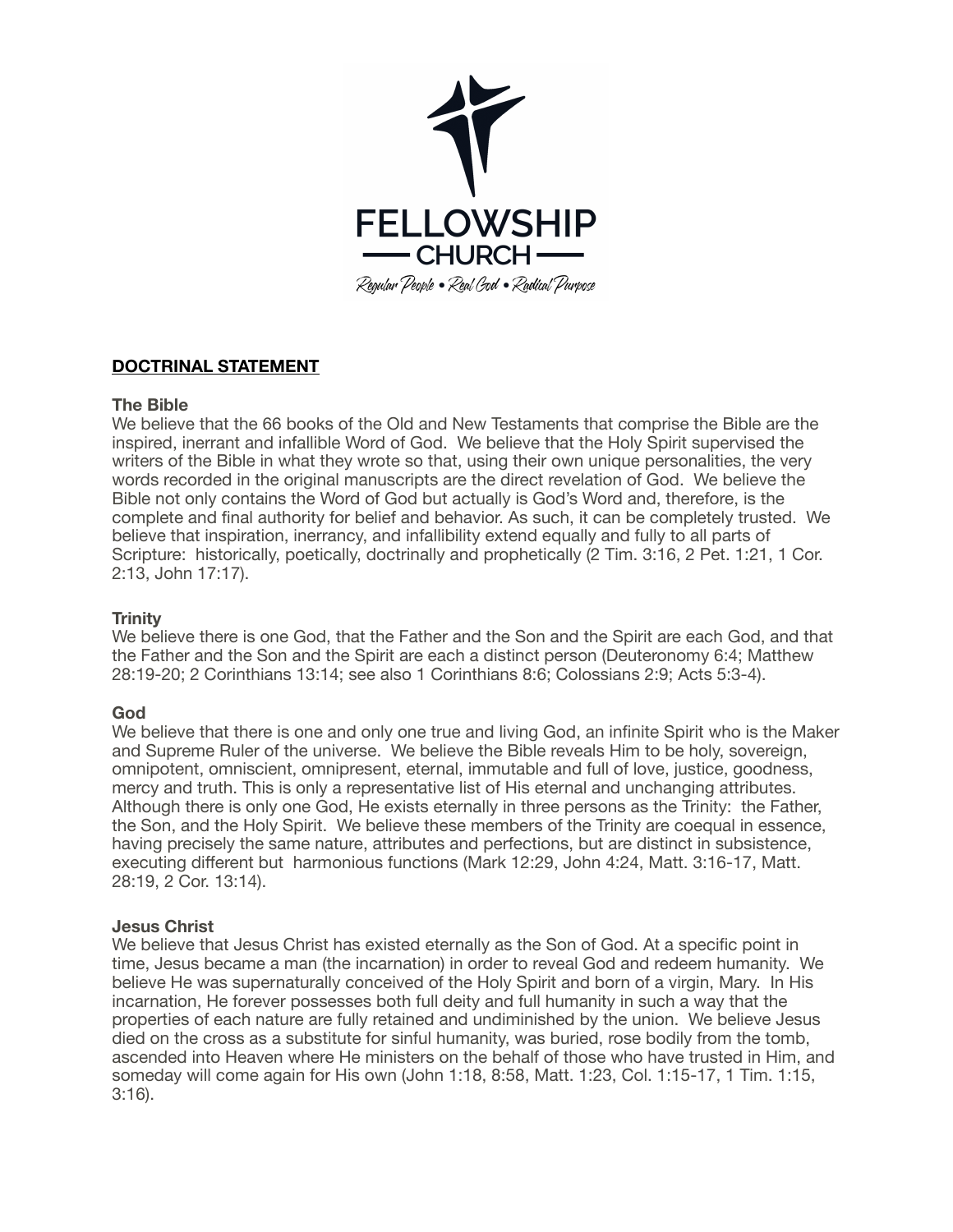#### **Holy Spirit**

We believe that the Holy Spirit is the third person of the Trinity, fully coequal with God the Father and God the Son in terms of divine being, but distinct from the Father and the Son in His personhood. We believe the Holy Spirit actively ministers to the world. This ministry includes restraining evil, convicting the unsaved of sin and bestowing God's goodness on mankind. We also believe He ministers to every believer in Jesus Christ in numerous ways: regenerating, sealing, indwelling, baptizing into the Body of Christ, and the giving of spiritual gifts. Other ministries to believers include filling, assuring, teaching, guiding and comforting (Acts 5:3-4, 2 Thess. 2:3-9, John 16:7-11, Matt. 5:45, Tit. 3:5, Eph. 1:13, 1 Cor. 6:19, 12:13, Eph. 3:20, 1 Cor. 14, James 5:14, Eph. 5:18, Rom. 8:16, 14, John 16:13, 7).

# **Creation**

We believe that God, according to His sovereign will and for His own glory, created the heavens and the earth without the use of pre-existent material. We also believe that all living things came into being by the creative act of God and not by a random process. Creation has an existence distinct from Him and yet is always dependent on Him (Gen. 2:4, Prov. 16:4, Acts 17:24, Col. 1:16-17).

#### **Humanity**

We believe that humanity was created in the image and likeness of God and in a state of innocence. Through deliberate disobedience, humanity fell from its sinless state and as a consequence lost its fellowship with God and became subject to spiritual and physical death. We believe that through Adam's transgressions the entire human race has inherited a corrupt nature, which is prone to do evil and unable to please God (Gen. 1:26-27, 3:24, Rom. 5:12, Eph. 2:1-3).

#### **Sin**

We believe that sin is anything contrary to the character of God. Every person is alienated from God because of their depraved nature as well as personal acts of sin. Everyone is separated from God and completely incapable of meriting salvation and avoiding the judgment of God. This sinful nature is never eradicated, even for those who have trusted in Christ alone for salvation. It remains until the end of life on earth. However, we believe God has made provision for forgiveness of sin through the blood of Jesus Christ and victory over sin through the power of the indwelling Holy Spirit (Rom. 3:10, 23, 6:23, Eph. 4:18, 1 John 1:8-10, Gal. 5:16-17).

#### **Salvation**

We believe that salvation from the penalty and power of sin is available through faith in Jesus Christ alone. This salvation was made possible through the blood of Jesus Christ which He shed on the cross. It is through this act that He became sin for us and died in our place. There is nothing a person can do to earn this salvation (including good works, moral achievement or religious status). The one and only condition for salvation is personal faith in Jesus Christ as one's own substitute for sin and savior from sin. At the time of salvation, a person is spiritually regenerated, sins are forgiven, God's righteousness is imputed, and he/she is declared righteous in the sight of God. This salvation is complete and a present possession of all believers which remains his/hers forever. All who have trusted Christ as Savior are kept secure and will never lose their salvation (1 Pet. 1:18-19, 2 Cor. 5:21, 1 Pet. 2:24, Eph 2:8-9, Tit. 3:5, Eph. 4:32, Rom. 5:1, Rom. 8:38-39).